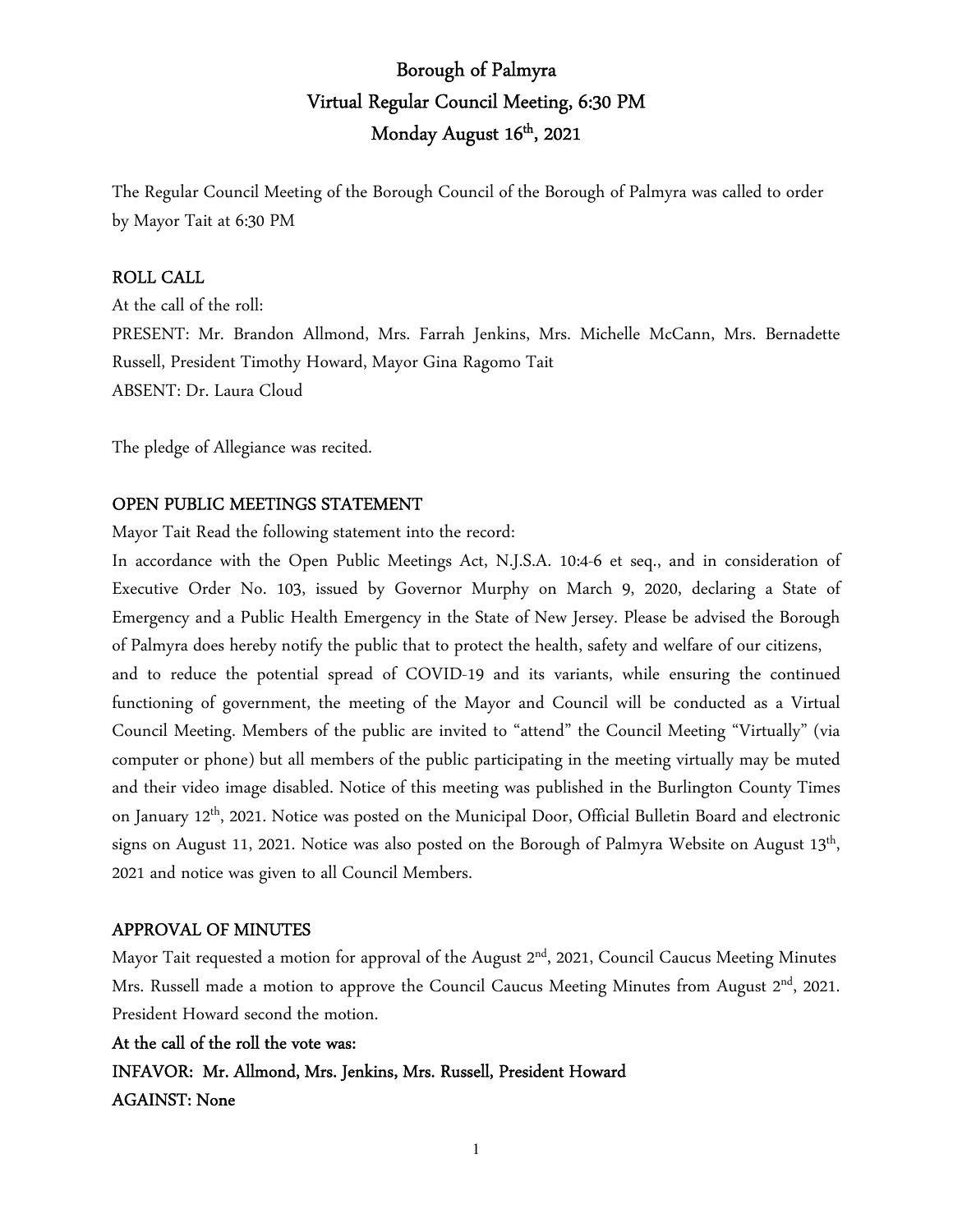## ABSTAIN: Mrs. McCann Motion Carried

## Dr. Laura Cloud joined the meeting at 6:34 pm

## **CORRESPONDENCE**

Municipal Clerk, Ms. Jackson acknowledged the following correspondence received: Letter- Robert J Benco, Jr, Assistant Director-Division of Revenue & Enterprise Services-RMS Letter- Assemblywoman Carol A Murphy. 7<sup>th</sup> Legislative District- NJ General Assembly

## REDEVELOPMENT

## Rt. 73 South Redevelopment Area- Update

Mr. Gural stated the site work is ongoing and the importation of dredge materials from the Cinnaminson CDF is ongoing and soon they will be moving the Palmyra CDF material onto the site. Mr. Gural indicated the affordable housing pilot and the revised pilot for the second warehouse are currently being worked on and will hopefully be ready for the September 20<sup>th</sup>, meeting. Mr. Gural stated we have received some concerns from residents regarding the site clearing at the project. Mr. Gural noted that some residents believe they are clearing the Palmyra Cove Nature Park. Mr. Gural stated the redeveloper is not removing or destroying anything on the Palmyra Cove Nature Park property.

Outlaw Training & Fitness/620-622 Highland Ave Redevelopment Project – Update Mr. Brewer indicated the court adjourned the scheduled court date, August 16<sup>th</sup>, 2021, for the valuation of the property, to a future date to be determined at their choosing. Sea Box/ELM Office LLC, 321 E. Broad Street - Former Knights of Columbus Property- Update

Mr. Gural indicated that Ms. Kilmer received an inquiry from the owner of the property regarding an addition for the property. Ms. Kilmer indicated it would be necessary for them to go before the Land Use Board with that request. Mr. Gural stated that they would also need to have a conversation with the governing body as the property has been deemed an area in need of redevelopment.

## PROFESSIONAL UPDATES

## William Kirchner, ERI

Mr. Kirchner indicated that Temple Blvd should have noticed an uptick in the work being completed as they have been put on notice regarding liquated damages regarding performance on the project and the time to complete the project. Mr. Kirchner noted that notices have gone out to residents on  $5<sup>th</sup>$  and Race Streets as the contractor has also begun that project, which should be completed by September  $3^{\rm rd}$ , 2021, and if they go beyond that, liquated damages may also be sought. Mr. Kirchner indicated the 2021 Road program should begin around the  $30<sup>th</sup>$  of August. Mr. Kirchner stated we have received a review letter from the State regarding the TAP grant for Temple Blvd and Firth Lane intersection. Mr.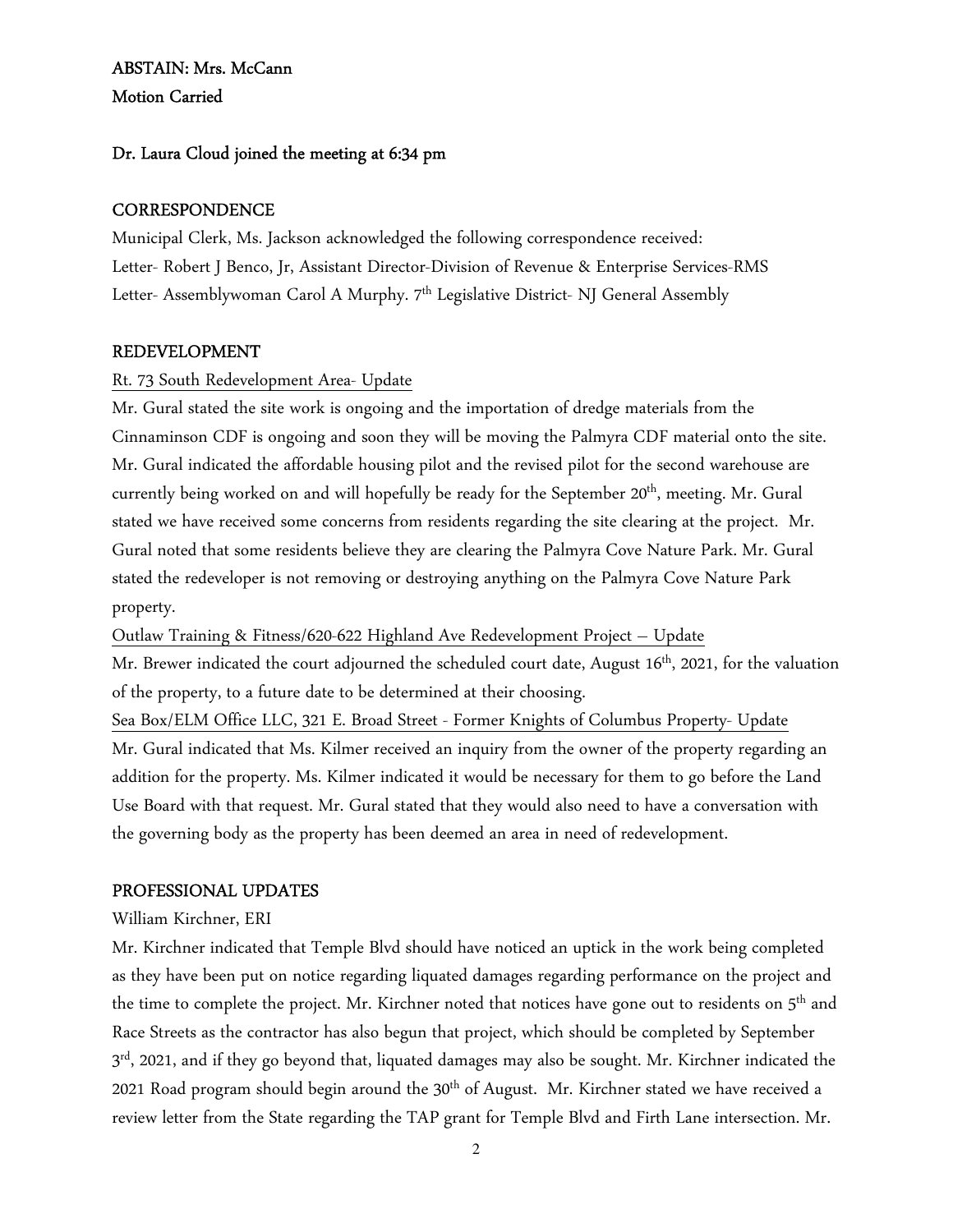Kirchner indicated we responded to their questions and hopefully we will hear something back from them soon so we can get the project out for bid. Mr. Kirchner addressed the resolutions on the agenda for approval noting resolution 2021-173, a contract for design of Berkley Avenue Pump Station and resolution 2021-174 awarding a contract to Command Co, Inc for the Veteran's Memorial Park renovation project. Mr. Kirchner also note Mr. Gural will be asking for a liaison from the governing body to help with so of the design elements for the TAP grant for the "Rain Garden".

### PUBLIC COMMENT

We requested those participants wishing to have or make a Public comment, email their questions or comments in advance to Municipal Clerk Rita Jackson at djackson@boroughofpalmyra.com. The opportunity to submit comments prior to meeting expired at 12:00 PM on Monday August 16th, 2021. All comments will become part of the record and included with the Meeting Minutes. For those who "attended" the hybrid meeting, Mayor Tait opened the meeting to the public for comments. All comments are part of the record and are included with the Meeting Minutes.

Mayor Tait asked for a motion to open to the Public for comments.

President Howard made a motion to open the public portion for comments. Dr. Cloud second the motion.

### All members present voted in favor of the motion. Motion Carried

Mayor Tait asked if any comments were received before the meeting. Municipal Clerk, Ms. Jackson indicated one comment was received from Mr. Schmidt from Temple Blvd. Mr. Schmidt's comment is as follows:

Good day. As the fall approaches and Temple Blvd. is only 1/3 done will this project be completed before winter? Why are the work crews only here 2 to 3 days a week? The original scope of the project was 120 days we are now past that and nowhere near completed why? This project was too big for the company you chose to do it and they were not the lowest bid why were they given the job? These issues speak poorly to whomever oversees this project who is he? and are you holding him accountable? Lastly is there are liquidated damages in our contract with Think Pavers? Thank You, Mr. Schmidt

Mr. Kirchner indicated Think Pavers was the lowest bidder for the job and state contract law indicates the lowest bidder must be accepted if they qualify and meet all requirements, which they did. Mr. Kirchner noted the contractor has been put on notice regarding the liquated damages. Mr. Kirchner indicated they are hoping to have that portion of the project complete by Labor Day. Mayor Tait asked if there were any comments from those present.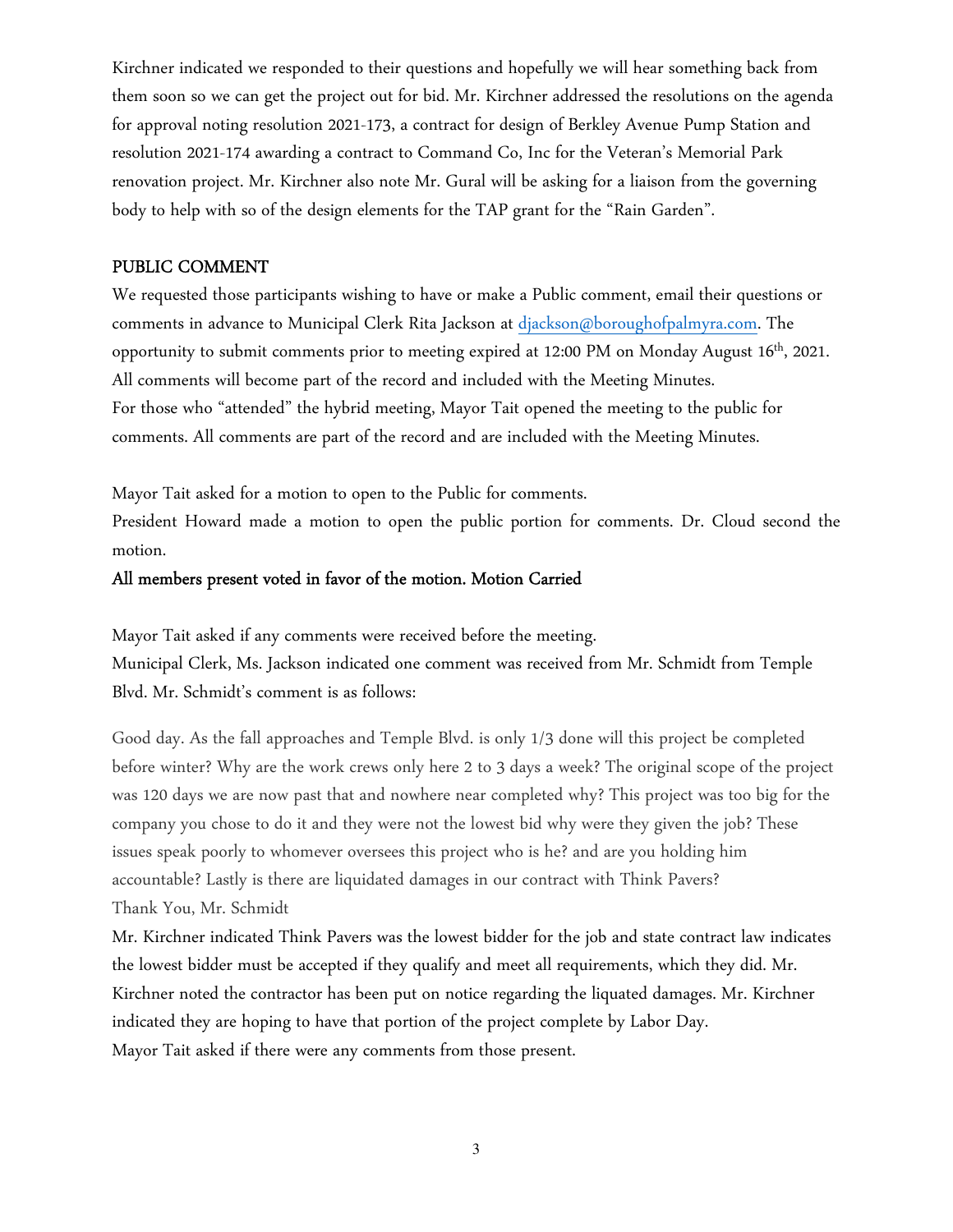Ms. Still – Veterans Drive – Ms. Still stated she has owned her home on Veterans Drive for over 30 years, she noted she has attended the last three council meetings and was the public information officer for the Palmyra School District in 2017 and attended some meeting during that time. Ms. Still stated that she felt people stopped attending meetings due to the prior Major's and Council's conduct during those meetings. Ms. Still asked why the Administrator's position is not an elected position? Mrs. Still asked why the meetings aren't being put up for the public to see right away and can she post the meeting recordings that she has on social media. Ms. Still asked what happened to the ethic investigation which was brought against the former Mayor Michele Arnold. Ms. Jackson indicated that the minutes from each meeting are posted on the website after approval by the governing body, give or take a few days after approval. Ms. Jackson noted that prior to the pandemic and the use of the zoom platform to hold meetings, there was no video of any Borough Council meetings and nothing was posted on the website. Ms. Jackson noted that meetings are not required to be posted on the website. Mr. Rosenberg indicated he saw no impediment to Ms. Still if she obtains a copy of the meeting and utilizing it in such manner as she pleases.

No one else from the public wishing to be heard, Mayor Tait asked for a motion to close the Public Portion. Mrs. Russell made a motion to close the public portion, President Howard second the motion. All members present voted in favor of the motion. Motion Carried

### ORDINANCES ON SECOND READING public hearing

Ordinance 2021-09, An Ordinance of the Borough of Palmyra, County of Burlington, State of New Jersey Amending Chapter 215 of the code of the Borough of Palmyra Entitled "Sewers" Mayor Tait asked for a motion to open Ordinance 2021-09 for public hearing. Mrs. Russell made a motion to open Ordinance 2021-09 for public comments. President Howard second the motion All members present voted in favor of the motion.

Mayor Tait indicated it is eliminating the sewer rates from churches. Mr. Gural stated the ordinance change eliminates the commercial base fee rates from churches.

Seeing no additional comments Mayor Tait requested a motion to close the public portion for hearing of Ordinance 2021-09. Mrs. Russell made a motion to close the public hearing of Ordinance 2021-09. President Howard second the motion.

### All members present voted in favor of the motion.

Mayor Tait requested of motion to approve Ordinance 2021-09. Mrs. Russell made a motion to approve Ordinance 2021-09. President Howard seconded the motion.

#### At the call of the roll, the vote was: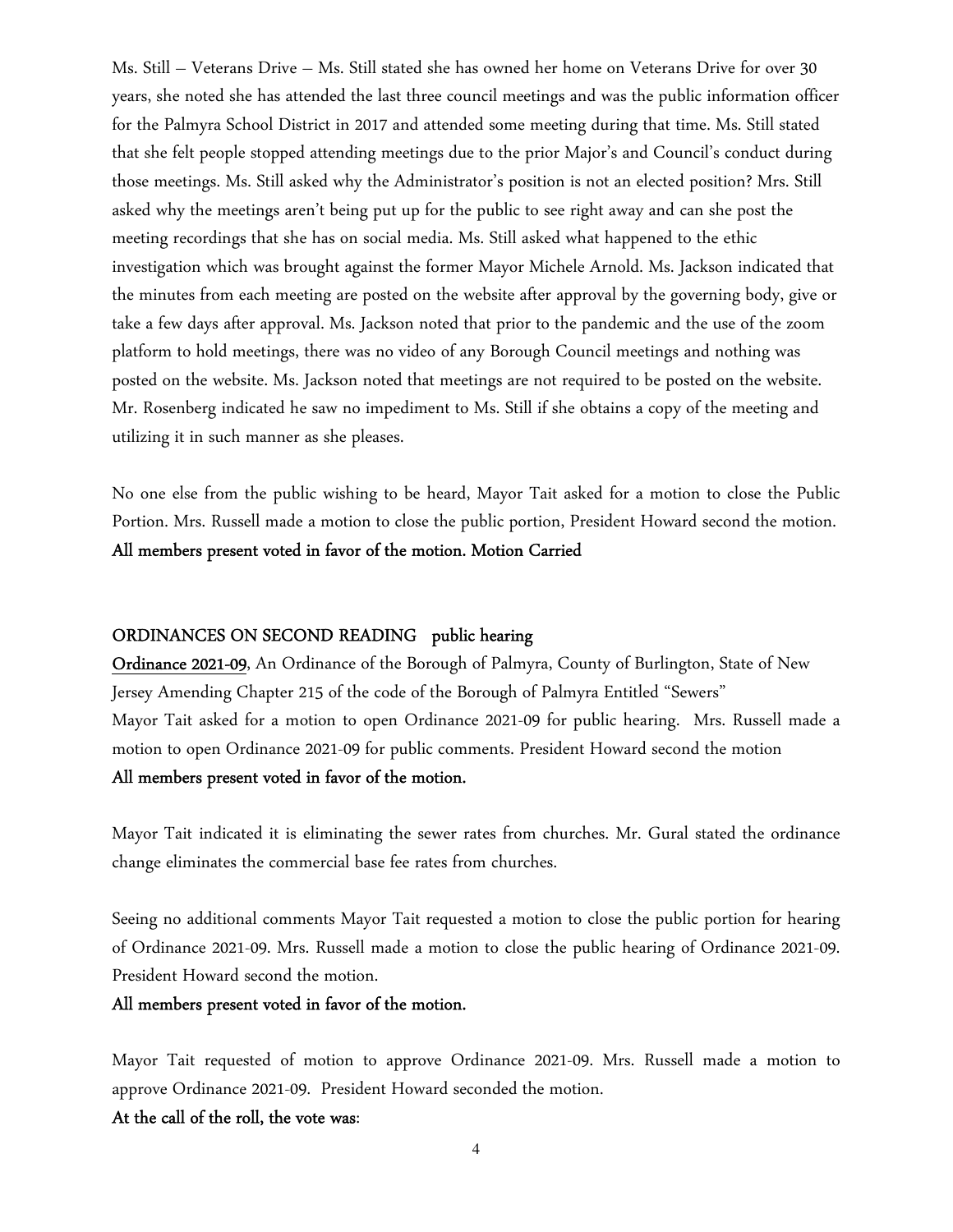# INFAVOR: Mr. Allmond, Dr. Cloud, Mrs. Jenkins, Mrs. McCann, Mrs. Russell, President Howard AGAINST: None

Motion carried. Ordinance 2021-09 was approved.

Ordinance 2021-10, Bond Ordinance Authorizing the Acquisition of Various Pieces of Equipment and Completion of Various Capital Improvements in and for the Borough of Palmyra, County of Burlington, New Jersey; Appropriating the sum of \$743,700.00 Therefor; Authorizing the Issuance of General Obligation Bonds or Bond Anticipation Notes of the Borough of Palmyra, County of Burlington, New Jersey in the Aggregate Principal Amount of up to \$686,090.00; Making certain Determinations and Covenants; and Authorizing Certain Related Actions in Connection with the foregoing.

Mayor Tait asked for a motion to open Ordinance 2021-10 for public hearing. Mrs. Russell made a motion to open Ordinance 2021-10 for public comments. President Howard second the motion All members present voted in favor of the motion.

Mr. Rader – Harbour Drive, Mr. Rader indicated he had a different title for Ordinance 2021-10 that he had received thru an OPRA request. Ms. Jackson indicated the title he was reading was for Ordinance 2021-12 not 2021-10 and he should refer to the minute synopsis received with the OPRA request. Mr. Rader indicated he would, and he would call tomorrow if he needed additional info.

Seeing no other comments Mayor Tait requested a motion to close the public portion for hearing of Ordinance 2021-10. Mrs. Russell made a motion to close the public hearing of Ordinance 2021-10. President Howard second the motion.

## All members present voted in favor of the motion.

Mayor Tait requested of motion to approve Ordinance 2021-10. Mrs. Russell made a motion to approve Ordinance 2021-10. President Howard seconded the motion.

At the call of the roll, the vote was: INFAVOR: Mr. Allmond, Dr. Cloud, Mrs. Jenkins, Mrs. McCann, Mrs. Russell, President Howard AGAINST: None Motion carried. Ordinance 2021-10 was approved.

Ordinance 2021-11, Bond Ordinance Authorizing the Completion of Various Improvements to the Sewer Utility System in and for the Borough of Palmyra, County of Burlington, New Jersey; Appropriating the sum of \$458,700.00 Therefor: Authorizing the Issuance of General Obligation Bonds or Bond Anticipation Notes of the Borough of Palmyra, County of Burlington, New Jersey, in the Aggregate Notes of the Borough of Palmyra, County of Burlington, New Jersey, in the Aggregate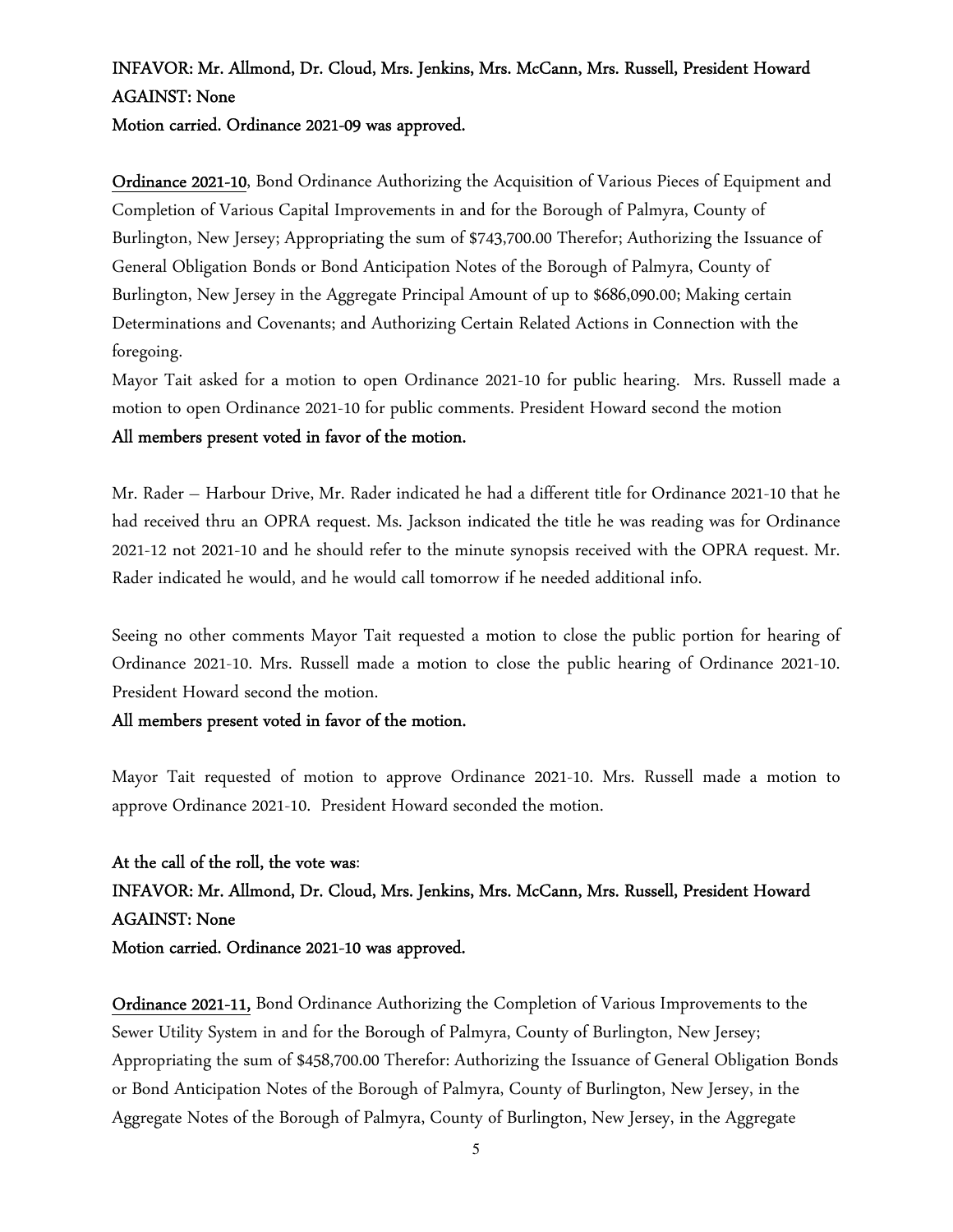Principal Amount of up to \$458,700.00; Making Certain Determinations and Covenants; and Authorizing certain related actions in connection with the Foregoing.

Mayor Tait asked for a motion to open Ordinance 2021-11 for public hearing. Mrs. Russell made a motion to open Ordinance 2021-11 for public comments. President Howard second the motion All members present voted in favor of the motion.

Seeing no comments Mayor Tait requested a motion to close the public portion for hearing of Ordinance 2021-11. Mrs. Russell made a motion to close the public hearing of Ordinance 2021-11. President Howard second the motion.

### All members present voted in favor of the motion.

Mayor Tait requested of motion to approve Ordinance 2021-11. Mrs. Russell made a motion to approve Ordinance 2021-11. President Howard seconded the motion.

At the call of the roll, the vote was: INFAVOR: Mr. Allmond, Dr. Cloud, Mrs. Jenkins, Mrs. McCann, Mrs. Russell, President Howard AGAINST: None Motion carried. Ordinance 2021-11 was approved.

Ordinance 2021-12, Ordinance of the Borough of Palmyra Amending Chapter 90 Vehicles and Traffic, 90-6 Time Limit Parking, of the Code of the Borough of Palmyra, and amending Time Limit provisions included in Ordinance 2016-18

Mayor Tait asked for a motion to open Ordinance 2021-12 for public hearing. Mrs. Russell made a motion to open Ordinance 2021-12 for public comments. President Howard second the motion All members present voted in favor of the motion.

Bob Rader – Harbour Drive- Mr. Rader stated:

Mr. Gural indicated some additional information is needed:

Item#1: will be the last parking space in the parking zone area, closest Toney's Barber shop Item#8: 4 perpendicular parking spaces on Broad Street before the angled parking, 1 space closest to Cinnaminson Avenue will be 15-minute parking space.

Item #11: angled parking spaces on little Broad from Cinnaminson Avenue to Chestnut Streetcurrently at 4 hours, what time limit should it be, Council agreed it should be 4 hours. Except 15 minute parking in front of the post office.

Mr. Gural indicated what was just read is the discussion held at the meeting one month ago indicating they are the changes the governing body wished to make prior to the introduced ordinance. Mr. Gural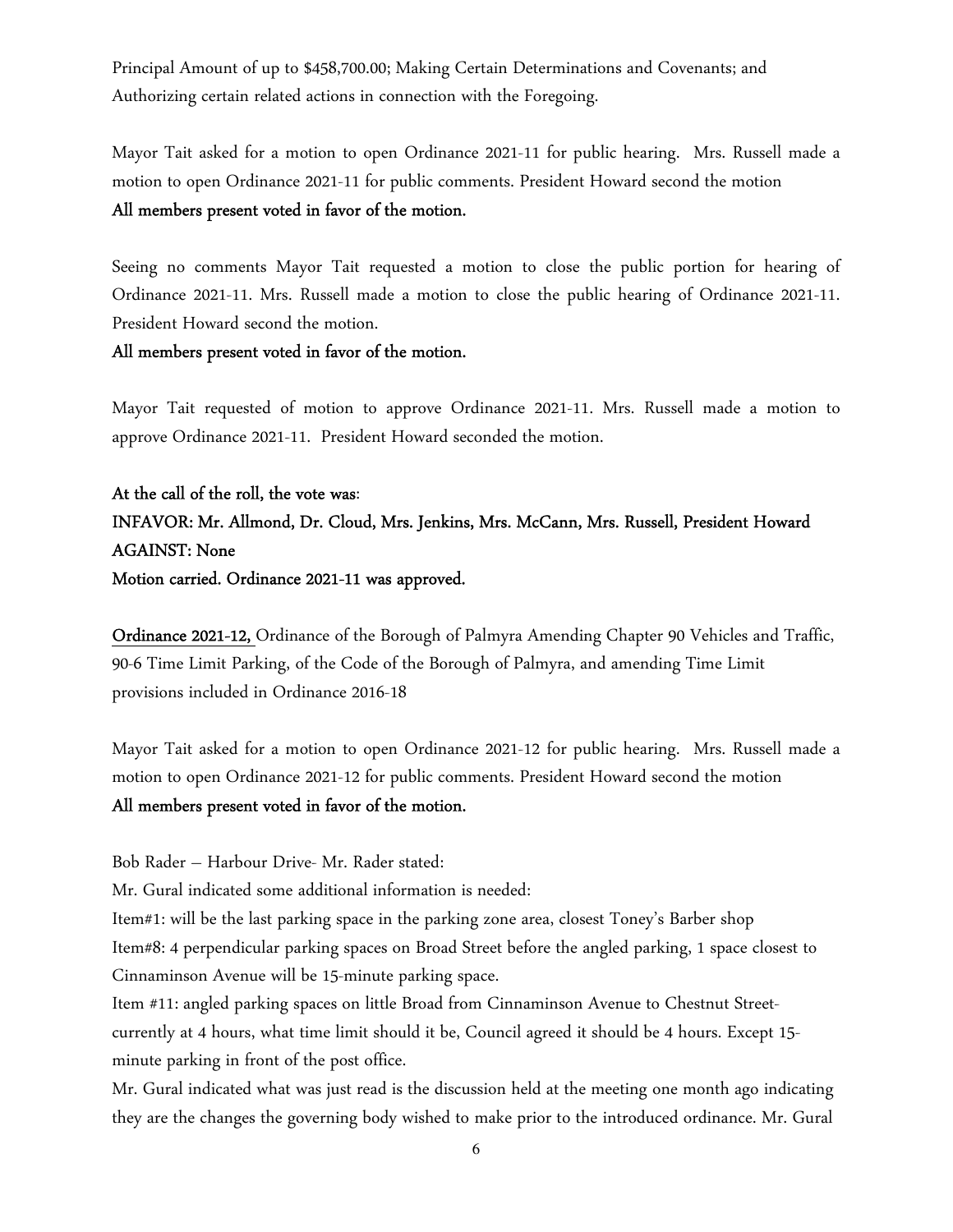indicated all those changes have been incorporated into the final document. Mr. Rader asked if the Ordinance is complete. Mr. Gural indicated yes.

Seeing no other comments Mayor Tait requested a motion to close the public portion for hearing of Ordinance 2021-12. Mrs. Russell made a motion to close the public hearing of Ordinance 2021-12. President Howard second the motion.

All members present voted in favor of the motion.

Mayor Tait requested of motion to approve Ordinance 2021-12. Mrs. Russell made a motion to approve Ordinance 2021-12. President Howard seconded the motion.

At the call of the roll, the vote was:

INFAVOR: Mr. Allmond, Dr. Cloud, Mrs. Jenkins, Mrs. McCann, Mrs. Russell, President Howard AGAINST: None

Motion carried. Ordinance 2021-12 was approved.

## RESOLUTIONS

Mayor Tait stated, Resolution 2021-171 thru Resolution 2021-176 will be enacted as a single motion, if any resolution needs additional discussion, it will be removed from the consent agenda and voted on separately. Mayor Tait asked if anything needed to be removed. Noting no one requested additional discussion on any resolutions, Mayor Tait read the following resolutions into the record:

Resolution 2021-171, Resolution Extending the Grace Period for 2021 Third Quarter Property Taxes Resolution 2021-172, Resolution Authorizing the Cancellation of Various Municipal Certificates Resolution 2021-173, Awarding a Contract to Environmental Resolutions, Inc (ERI) for Design of Berkley Avenue Pump Station Improvements per their Proposal Submitted August 2, 2021, in the amount of \$97,500.00

Resolution 2021-174 Resolution Awarding a Contract to Command Co, Inc. for the Veteran's Memorial Park Enhancement project in the Amount of \$121,857.00 which includes Alternates #1, #2, and #3 per Recommendation of Award Letter Dates August 11, 2021, from Environmental Resolutions, Inc.

Resolution 2021-175 Resolution Authorizing Participation with the State of New Jersey Grant Program Administered by the Office of the Attorney General, Department of Law and Public Safety and accepting SFy21 Body-Worn Camera Grant award in the amount of \$42,798.00.

Resolution 2021-176 Resolution Authorizing the Payment of August 2021 Bills in the Amount of \$1,438,083.65

Mayor Tait requested a motion to approve the consent agenda, Resolutions 2021-171 thru Resolution 2021-176.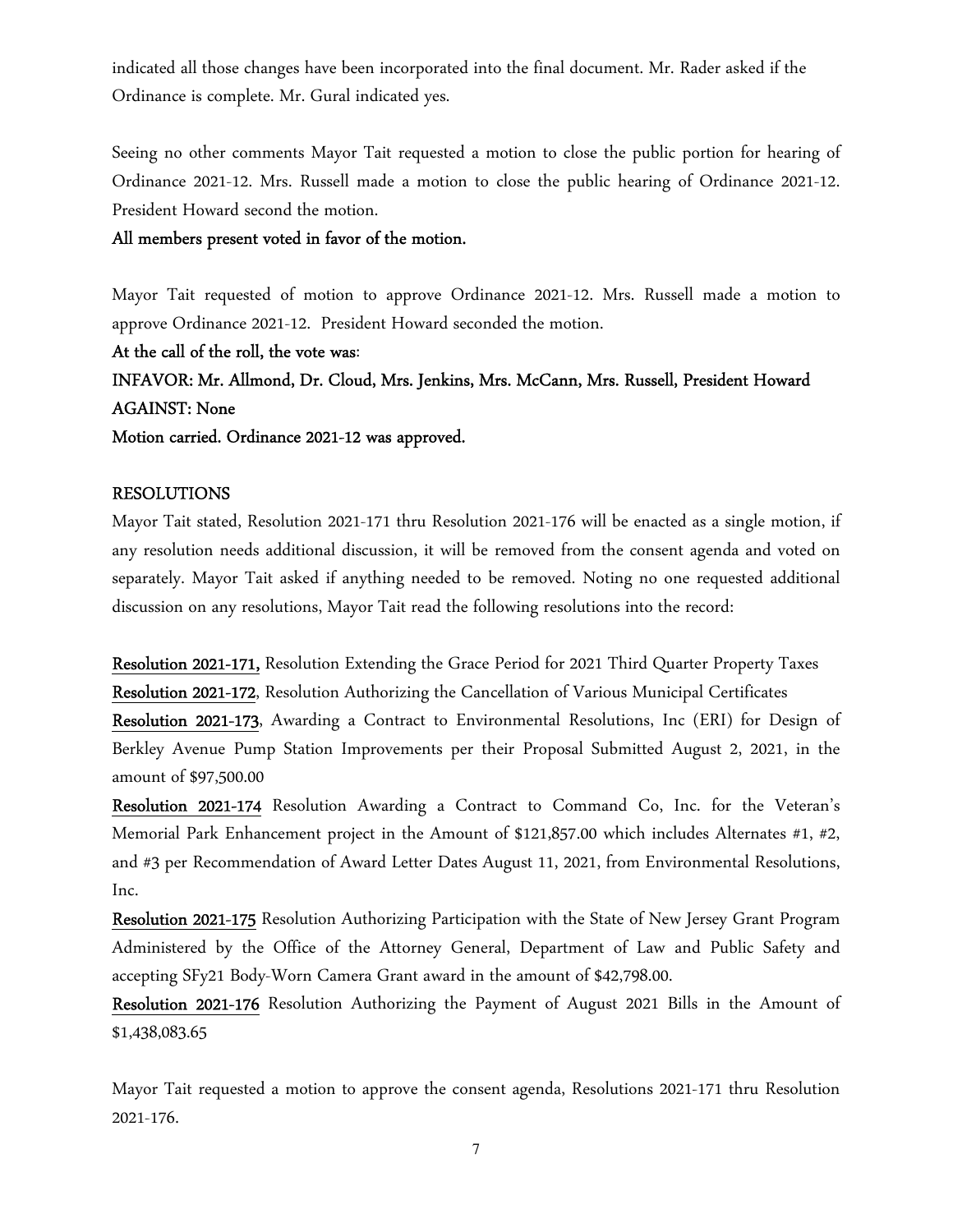Mrs. Russell made a motion to approve the consent agenda, Resolution 2021-171 thru Resolution 2021- 176. President Howard second the motion.

At the call of the roll, the vote was: INFAVOR: Mr. Allmond, Dr. Cloud, Mrs. Jenkins, Mrs. McCann, Mrs. Russell, President Howard AGAINST: None Motion carried. Resolutions 2021-171 and Resolution 2021-176 were approved

## MOTION TO APPROVE TREASURERS' REPORTS

Mayor Tait requested a motion to approve the Treasurer's Report of July 2021. Mrs. Russell made a motion to approve the Treasurer's Report for July 2021. President Howard second the motion.

At the call of the roll: All members present voted in favor of the motion. Motion Carried. Treasurer Report was approved

### PUBLIC EVENTS

Mayor Tait stated the "Neighbor to Neighbor" block parties were held on Front Street and on Columbia Avenue and were very good. Mayor Tait noted it was good to see and talk with the residents on those blocks and they enjoyed getting to know some of their neighbors they didn't know. Mayor Tait noted the Palmyra Markets are again being held on Thursdays at the Payton Flournoy Park.

Mayor Tait stated the mobile NJ MVC bus will be at the Community Center on Saturday August 21st, 2021, between 10:00am and 2:00 pm.

Mayor Tait indicated the Town-wide Yard Sale will be held Saturday September 18<sup>th</sup>, with a rain date of September 19<sup>th</sup>, 2021. Mrs. Russell indicated anyone interested in participating should email townwideyardsale@boroughofpalmya.com to have their name, and location placed on the list and map. Mr. Allmond asked where the map would be available. Mr. Russell indicated they were working on it and additional information would be coming.

Mayor Tait indicated the Halloween Parade will be held on October 30<sup>th</sup>, 2021

### DISCUSSION ITEMS

Mr. Gural indicated Ms. Jackson has contacted the prior community staff to see if they would be interest in coming back to clean the restrooms at Legion Field. Mr. Gural noted there is no interest on their part to do that. doing that. Mr. Gural asked council to think about how they wished to proceed regarding the restrooms.

Mr. Gural stated the Mr. Ruderman had indicated it is acceptable for employers to require mandatory COVID-19 vaccinations for Borough employees and in his letter recommends that the Borough require vaccinations. There was discussion regarding whether a policy should be implemented, who is vaccinated currently, time allotted for being exposed, getting vaccinated, and time allocated for

8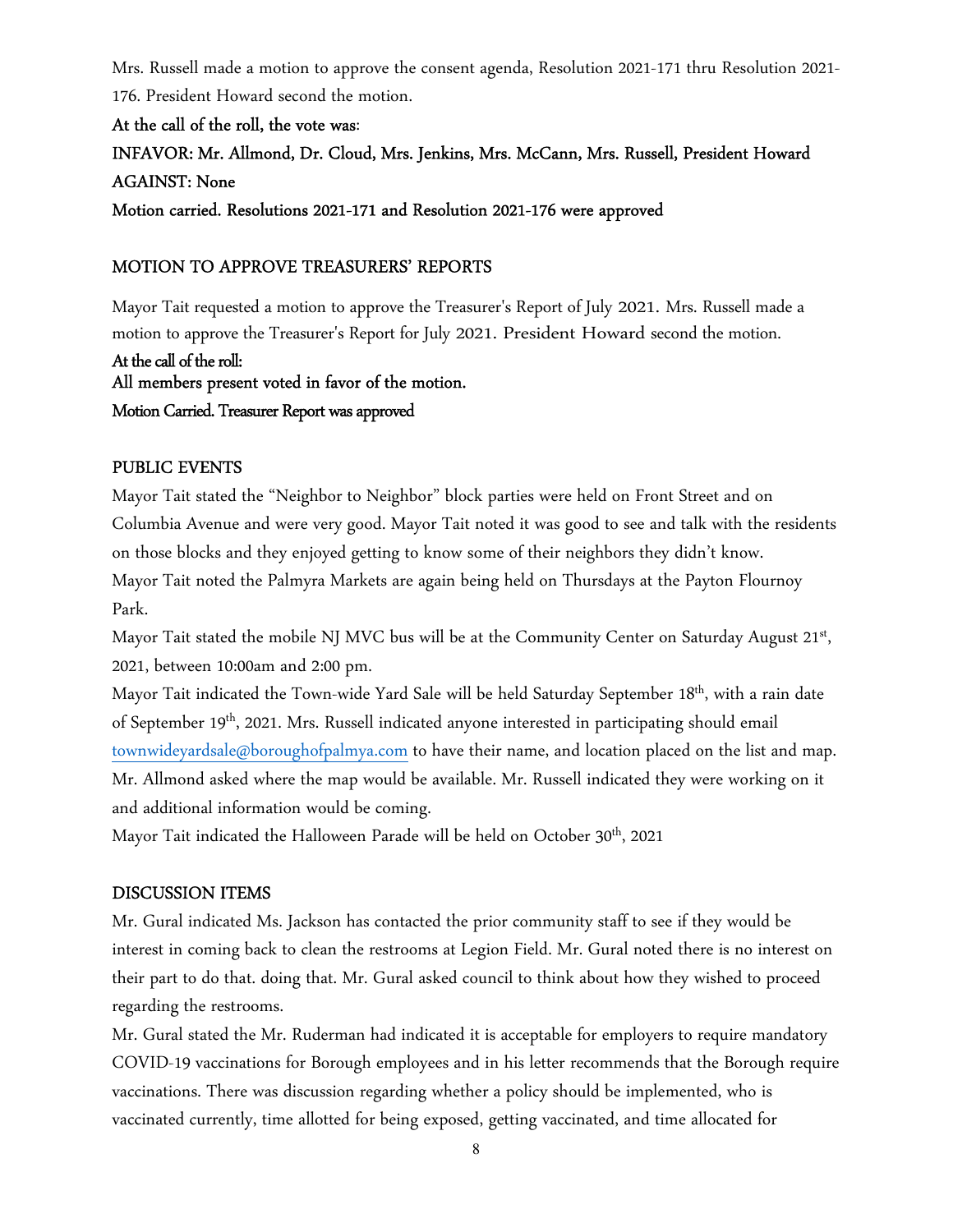contracting covid-19. There was discussion regarding special covid-19 time allotted and the use of PTO time instead of special covid-19 time. Mr. Rosenberg indicated in the past we have turned to or inquired from JIF, our insurance carrier an opinion as to how they feel about mandatory vaccines. Mr. Gural indicated he would provide additional information regarding were we are, what other organizations are doing, what JIF is suggesting to the governing body and the decision can be made at the time.

Mayor Tait indicated Mrs. McCann and Dr. Cloud indicated they would be willing to work with ERI on the Temple Blvd Storm Drain/ Rain Garden project as points of contact.

Mr. Gural indicated we are soliciting proposals for the Community Center HVAC system, as a unit needs to be replaced and the one, we currently have is no longer manufactured. Mr. Gural indicated he would forward additional information as it comes along.

Mr. Gural stated the trash collection is horrendous. He noted we have placed Republic on notice regarding liquated damages. We are aware that there is a shortage of CDL drivers and essentially what we are getting is new drivers that don't know the routes, or Palmyra. Mr. Gural indicated he felt it was time for Mr. Rosenberg to get involved regarding the liquated damages. Council agreed.

Mayor Tait indicated she would be meeting with the Mayor of Riverton regarding the Riverton Jetter - Shared Service agreement and would be getting back to council with additional information.

Mr. Gural indicated Ms. Johns is back full-time in the Tax office and now we will be having discussion regarding internally moving some employees around and potentially changes some positions. Mr. Gural indicated the senior management team will be having a discussion and recommendations will be for coming.

Mr. Almond indicated there are some minor changes regarding term of service and adding the duties and responsibilities to the PHS Student Representative Guidelines. Mr. Allmond noted Ms. Sabo had some input and indicated she would have it on their website along with the application in the hopes of attracting more students.

Mayor Tait indicated the Annual NJLM Conference will be held in Atlantic City from November 16- 18, 2021. Please let Ms. Jackson know if you plan on attending before the next Council meeting September  $20<sup>th</sup>$ , 2021, so arrangements can be made.

Mr. Gural stated the County was spraying for mosquitos in the community last week; they did not notify the Borough so we could not notify the residents. Mr. Gural explained the process the county uses to determine where they are spraying and when. Mr. Gural stated it is concerning to residents when they don't receive advanced notification. Mr. Gural noted that when we receive notification, we will notify the public. Mr. Gural stated with the growing concern on Facebook regarding mosquitoes, Amanda brought to his attention a mosquito larva killer that can be placed in standing water. He noted that she bought them from Schwering Hardware store and with the governing bodies permission perhaps we could purchase a few give them out on a first-come-first-serve basis and then refer anyone else looking for them places they could be obtained. The governing body agreed.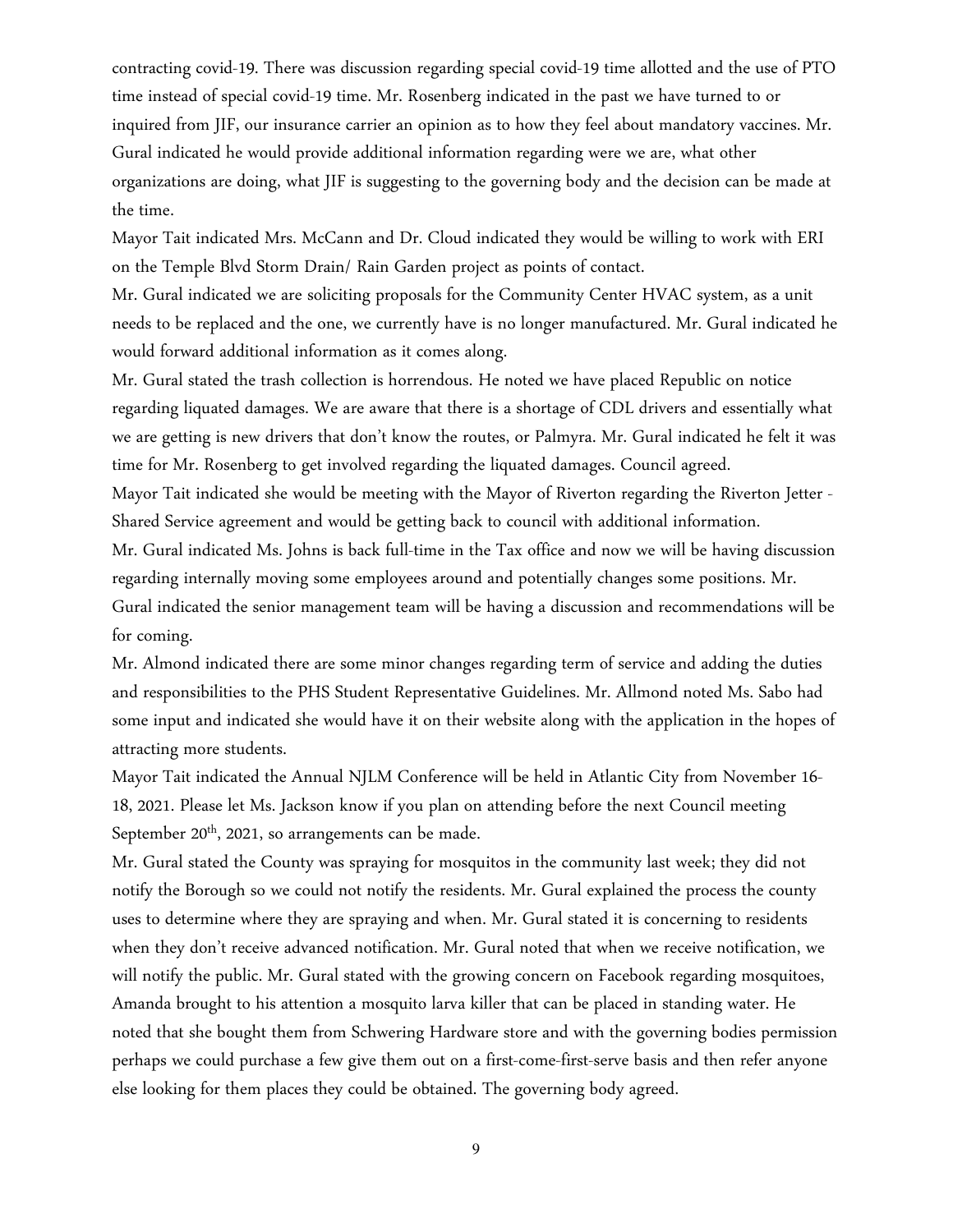Ms. Jackson indicated the County Board of Election will be placing ballot boxes in all Burlington County municipalities before the general election in November. Ms. Jackson noted that they look like the one already located in Cinnaminson Township. Ms. Jackson indicated a location has been chosen in front of the building and the box is required to always be monitored. Ms. Jackson noted that the cost for the installation of the additional camera to our current system will be reimbursed by the county. Ms. Jackson noted installation of the ballot box, should late August or mid-September. Mr. Gural indicated there was nothing new to report regarding the following grant opportunities, other than they are working on them; DCA Local Assistance Bureau - explore potential Fire-Department/EMS merger/shared service feasibility study and DVRPC Safe Routes to Transit Technical Assistance Program.

Mr. Gural indicated the following items are things which the governing body is currently working on and additional information will be coming at a later date.

- Legion Field & Community Center usage Ordinances
- Purchase Orders Council signature requirement
- Sidewalk/snow & ice removal Ordinance
- Sewer lateral responsibility Ordinance and Sewer bills update
- Handicap Parking Sign Ordinance
- Parking Ordinance additional amended code subsections required
- Veterans Affairs Committee Ordinance

## ADMINISTRATORS REPORT

Mr. Gural reminded all that the Online Tax Sale will be held on September 14<sup>th</sup>, 2021. Mr. Gural stated the Technical Assistant and Code Enforcement Officer positions are listed on the website and were included in your packets along with the detailed description of what the code enforcement position requires.

## MAYOR AND COUNCIL COMMENTS

Mrs. Russell- No Comment Dr. Cloud – No Comment Mrs. Jenkins – No Comment Mr. Allmond – No Comment Mrs. McCann- No Comment. President Howard thanked Chief Campbell and the police department for the great job they did with "National Night Out". Mayor Tait told everyone to have a safe holiday.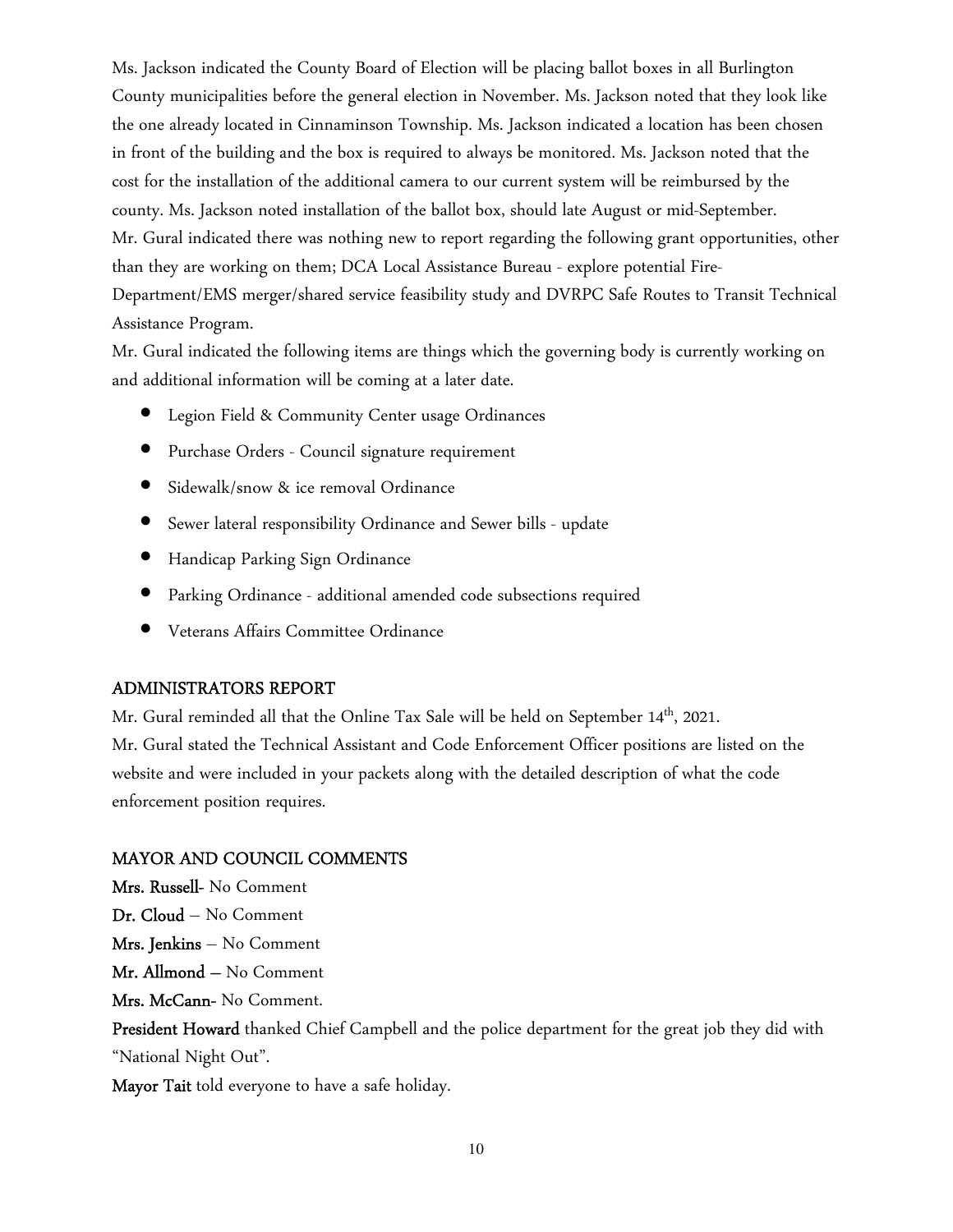Mayor Tait asked Mr. Gural and Mr. Rosenberg if there were items for closed session. Mr. Gural and Mr. Rosenberg indicated yes.

Resolution 2021-177 Resolution Excluding the Public from Certain Meetings Pursuant To Section 8 of the Open Public Meeting Act C. 231 P. L. 1975 for matters relating to:

### Contracts Negotiations- PURE, Potential Litigation – Outlaw Fitness

Mayor Tait requested a motion to approve Resolution 2021-177. Mrs. Russell made a motion to approve Resolution 2021-177. President Howard second the motion.

### At the call of the roll, the vote was:

## INFAVOR: Mr. Allmond, Mrs. Jenkins, Mrs. McCann, Mrs. Russell, President Howard AGAINST: None

Into closed at 8:22 pm

Out of closed at 8:51 pm

Mayor Tait requested a motion to open to public. Mrs. Russell made a motion to open to the public. President Howard second the motion.

### All members present voted in favor of the motion. Motion Carried

Mayor Tait requested a motion to approve Resolution 2021-178, A Resolution of the Borough of Palmyra Authorizing Redevelopment Counsel and or the Borough Solicitor to file a lawsuit against the Redeveloper Outlaw Fitness in connection with the Redevelopment of the site located within the Borough of Palmyra.

Mrs. Russell made a motion to approve Resolution 2021-178 as stated by Mr. Rosenberg. President Howard second the motion.

At the call of the roll, the vote was: INFAVOR: Mr. Allmond, Mrs. Jenkins, Mrs. McCann, Mrs. Russell, President Howard AGAINST: None ABSENT: Dr. Cloud Motion carried. Resolution 2021-178 was approved

## ADJOURNMENT

Mayor Tait asked for a motion to adjourn. Mrs. Russell made a motion to adjourn the meeting. President Howard second the motion.

## All voted in favor of the motion. Motion Carried

Meeting adjourned at 8:54 PM